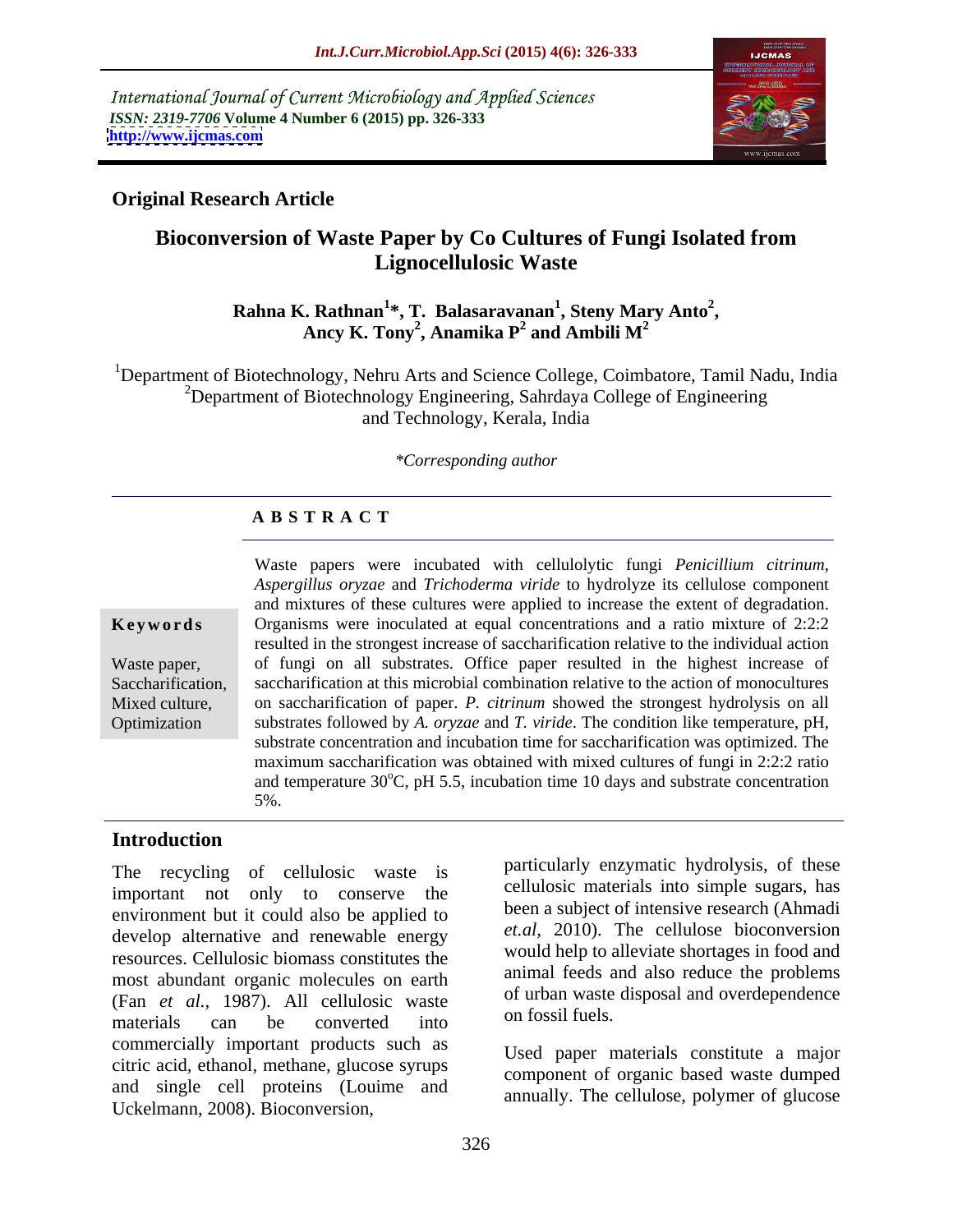is a major structural component of paper **Materials and Methods** materials with its monomeric glucose units linked by means of b-1,4-glycosidic bonds. A. Cellulosic materials Cellulose is susceptible for acid- and cellulase catalyzed (Ja'afaru and Fagade,. Filter paper (Whatman no 1), newspaper, 2007, Van Wyk and Botha, 1997.) office paper were used as substrate for hydrolysis producing reducing sugars such as glucose, but its association with hemi cellulose and lignin results in a relative high small pieces Grinding was done using Mixer resistance toward these ways of Grinder. The grind paper was used microbial saccharification. The hydrolysis of cellulose substrates. is a complex process and attempts to improve it, receive currently attention **B. Microbial strains** (Baker *et al.,* 1998).

Cellulase, a group of hydrolytic enzymes *2 and T.viride NASC- 6* were isolated from which hydrolyze the B-glycosidic bonds of decayed lignocellulosic waste and they were native cellulose and related identified by their morphological, colony cellooligosaccharides, is the key enzyme of potential use for industrial saccharification of cellulosic materials into simple sugars. Agar (PDA) slants and stored at 4 °C and Cellulase production was found to be the most expensive step, accounting for about 40% of the total cost, during the production of ethanol from cellulosic biomass. Cellulases are mostly manifested in fungi Biodegradation of paper waste was studied and bacteria (Chinedu *et al* 2010). Among in solid state in Erlenmeyer flasks (250 ml) the cellulolytic fungi, the genera using cellulolytic fungi isolated from natural *Trichoderma* sp*.*, *Aspergillus* sp. *and* sources. Five grams of paper waste *Penicillium* sp. are notable cellulase containing 60 % moisture was taken in producers. individual Erlenmeyer flasks (250 ml). The

In this study, we examined the relative autoclaved at 121°C for 15 mins. 1 ml of potentials of waste paper as microbial culture containing  $2.7 \times 10^7$  spores/ml from substrate for saccharification using wild seven days old cultures of the selected fungi strains of *A. oryzae, P. citrinum* and *T.*  was used as inoculum for monoculture *viride* isolated from different degraded experiments. For co culture studies, the cellulose waste material. Crystalline spore suspension was taken as 1: 1: 1: as cellulose was used for comparative purposes well as 2:2: 2 ratio as inocula. The conical to assess the relative effect of the various flasks were incubated at  $28 \pm 2$  °C for a paper wastes on saccharification and period of 30 days in the culture room. cellulase production by the mono cultures Separate flasks were maintained for and mixtures of cellulolytic fungi *P.* studying the compositional changes in paper *cirtinum, T.viride* and *A. oryzae* were used waste. At each 5 days interval of study, the to increase degradation of cellulose present entire content of each flask was withdrawn in filter paper, news paper, office paper and filtered and was used in the analyses for micro-crystalline cellulose.

### **Materials and Methods**

#### **A. Cellulosic materials**

saccharification and cellulase enzyme production. The materials were cut into substrates.

#### **B. Microbial strains**

Fungi *P.citrinum NASC- 3, A.oryzae NASC*  and molecular characteristics. All the cultures were maintained on Potato Dextrose the slants were subcultured once a month.

#### **C. Saccharification of paper waste**

flasks were plugged with cotton and  $^7$  spores /ml from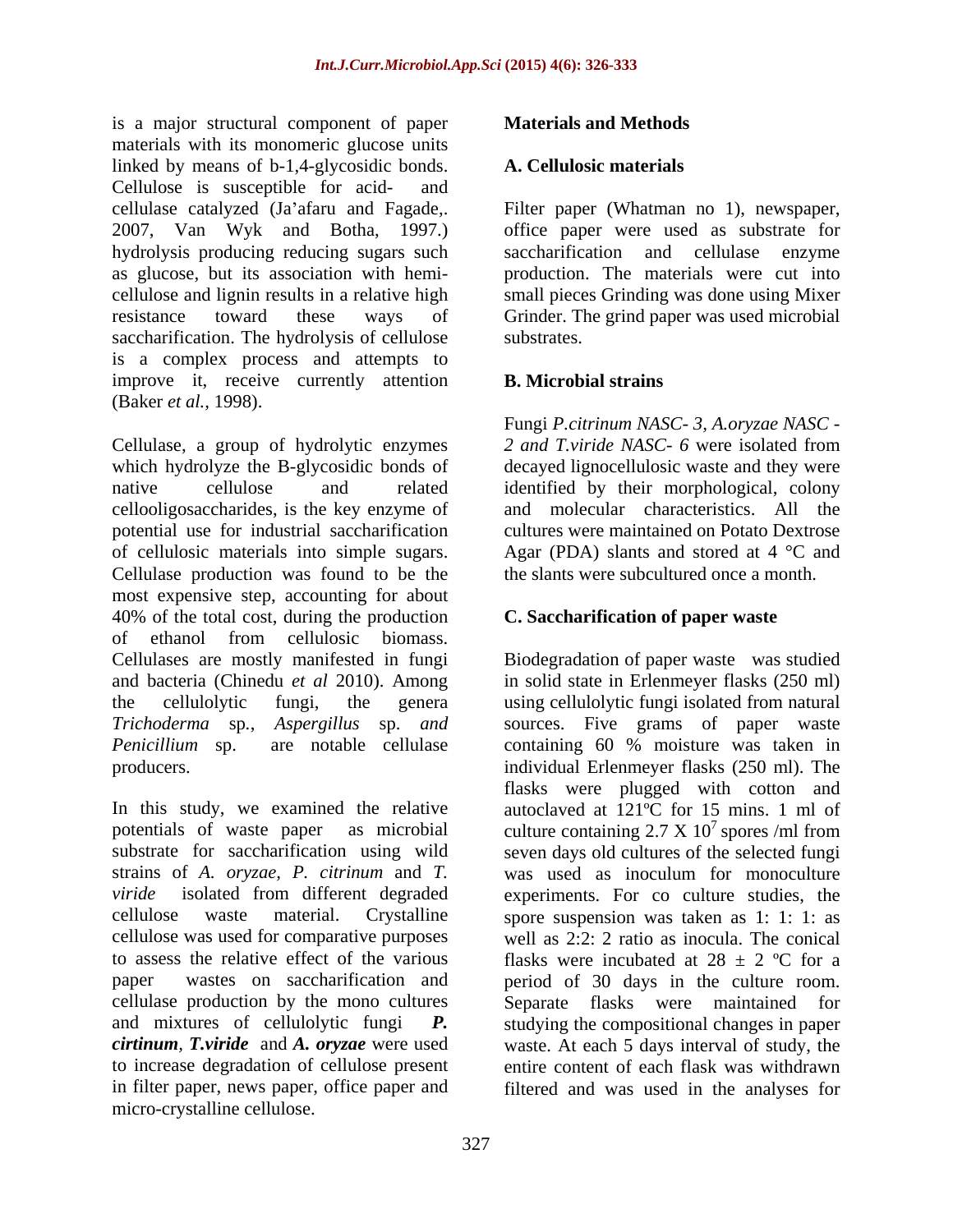## **D. Determination of cellulase activity, total reducing sugars and protein**

DNS method (Miller *et al.,* 1960) using glucose as standard. For protein (LSD) test at 5% level of confidence. determinations BSA (fraction V, Sigma) was used as a standard (Lowry *et al.,* 1951).

Cellulase activity was assayed by using *citrinum, A. oryzae and T.viride* as well as Carboxymethyl-cellulose (CMC) as mixture of them. Office paper showed the substrate.The reaction mixture contained 1 strongest susceptible for hydrolysis by *P.*  ml of 1.0% (w/v) CMC in 0.1M solution of  $citrinum$  followed by news paper, filter sodium acetate buffer, pH 5.0, and 0.5 ml of paper and CMC. Office paper also exhibited the cell-free culture supernatant. The mixture was incubated at 50 $^{0}$ C with for 30 mixture was incubated at 50 0C with for 30 by cellulase from *A. oryzae*. The highest to 60 minutes. The reducing sugar released reducing sugar was released from office by the enzyme was measured as glucose paper by *P.citrinum* followed by news equivalent using dinitrosalicyclic acid paper, filter paper and CMC. But the highest reagent. A unit of activity was defined as the reducing sugar produced by *A.oryzae* is amount of enzyme required to liberate from news paper followed by office paper, 1 km l of glucose per minute under the assay conditions.

The Protein content of the crude enzyme preparations was determined by the method of Lowry *et al.,* (1951) using bovine serum

# **paper**

period range of 2-30 days, and substrate release glucose. The process of

measuring cellulase activity, protein content concentration 1% - 10% by keeping all other and total reducing sugars. parameters constant for 10 days.

#### **F. Statistical analysis**

**concentration** Analysis of variance (ANOVA) was Reducing sugars were determined with the statistical package. The mean values were performed on all data using the SAS (1985) compared by the least significant difference

#### **Result and Discussion**

**Cellulase assay:** Table 1, 2 & 3 reflects the saccharification of all paper materials and CMC by *P. citrinum* followed by news paper, filter the highest susceptibility towards hydrolysis filter paper and CMC.

**Protein assay:** The same state of the state of the state of the state of the state of the state of the state of the state of the state of the state of the state of the state of the state of the state of the state of the s albumin (BSA) as standard. cellulases from *P. funiculosum* and **E.Optimization of saccharification of** materials were observe (Van Wyk, 1998). To increase the degree of saccharification with all cellulosic materials (Figure 1). An equal mixture (2:2:2) resulted in the highest increase in saccharification with substrates. Similar tendencies with *Trichoderma reesei* on these cellulose

To select the suitable temperature, pH, by optimizing conditions for microbial incubation period and substrate growth. During growth of microorganisms concentration for saccharification of paper in media containing paper waste, they utilize by mono and mixed fungal strain were cellulose in paper as Carbon source. These cultivated with varying temperatures of organisms produce and secrete cellulase 20°C-60°C, pH range 3-6.5, incubation enzyme for the degradation of cellulose and The rate of saccharification can be increased release glucose. The process of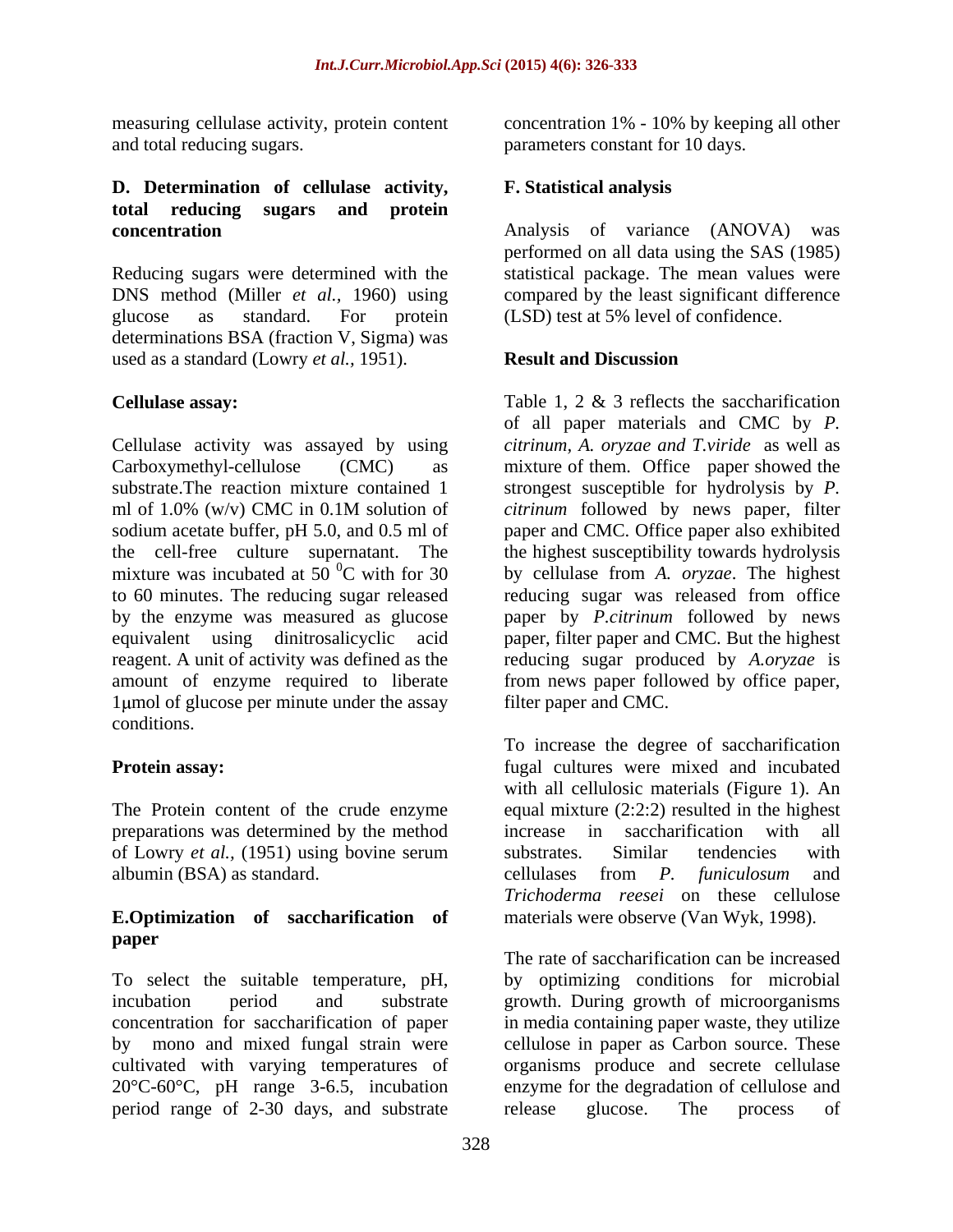saccharification of paper can be increased by mixed cultures after 10 to 15 days of was prepared and cultures were inoculated in 2:2:2 ratio.

Figure 1 shows the effect of incubation time on saccharification of paper waste by mono and mixed fungal cultures on media containing waste paper as carbon source. The Saccharification increased with the increase in incubation period and reached maximum after 15 days of incubation for monocultures where as the maximum saccharification was observed at  $10<sup>th</sup>$  day in mixed cultures. Further increase in the a gradual reduction in the saccharification. incubation period however, resulted in the gradual decrease in the saccharification. Therefore, incubation period of 15 days for enzymes mainly cellulase (Solomon, monoculture and 10 days for mixed culture was found to be optimal for saccharification.

prime importance for saccharification by fungi (Khud & Sing, 1993). The decrease in the saccharification by monocultures and

optimizing the conditions like Temperature, incubation period might be due to the pH, incubation time and substrate depletion of the nutrients and accumulation concentration etc. The saccharifying media of other byproducts or catabolic repression of cellulase enzyme by released glucose.

<sup>th</sup> day in temperature was further increased, there was The optimization of the time course is of and thus saccharification was maximum in The effect of incubation temperature (20- 55ºC) on the saccharification of paper by mono and mixed cultures of fungi is shown in figure 2. There was a gradual increase in saccharification as the temperature was increased. But it showed maximum yield at 30ºC i.e., reducing sugar concentration for monocultures1.5 to  $2.5 + 2mg/ml$  and for mixed cultures 4.5+ 2 mg/ml. As the This may be due to the fact that higher temperature denatures the saccharifying enzymes mainly cellulase (Solomon, B.O.1999). High temperature may also lead to inhibition of microbial growth. Mekala *et al.,* (2008) showed that cellulases production and thus saccharification was maximum in flasks incubated at 33C and decreased with high temperature.

| Substrate  |            |          |                   | Total reducing sugar concentration (mg/ml) |                    |
|------------|------------|----------|-------------------|--------------------------------------------|--------------------|
|            | P.citrinum |          | A.oryzae T.viride | <b>Mixed</b>                               | <b>Mixed</b>       |
|            |            |          |                   | culture 1                                  | culture 2          |
| <b>OP</b>  |            |          |                   |                                            | $\bigcap$ 56<br>⊷… |
| NP         |            | 1.1 1.35 | 0.94              |                                            | 2.37               |
| <b>ED</b>  |            | 0.7 0.99 | 0.58              | $\sim$                                     | 1.52               |
| <b>CMC</b> |            | () 6C    | 0.56              | 0.93                                       | 1.09               |
|            |            |          |                   |                                            |                    |

**Table.1** Total reducing sugar produced from waste paper and Carboxy methyl cellulose at the optimum ratio mixture of *P. citrinum A. oryzae and T.viride* relative to the monoculture action.

OP-Office paper, NP-News paper, FP-Filter paper, CMC-Carboxymethyl cellulose, Mixed culture 1-1:1:1 ratio of three culture, Mixed culture 2-2:2:2 ratio of cultures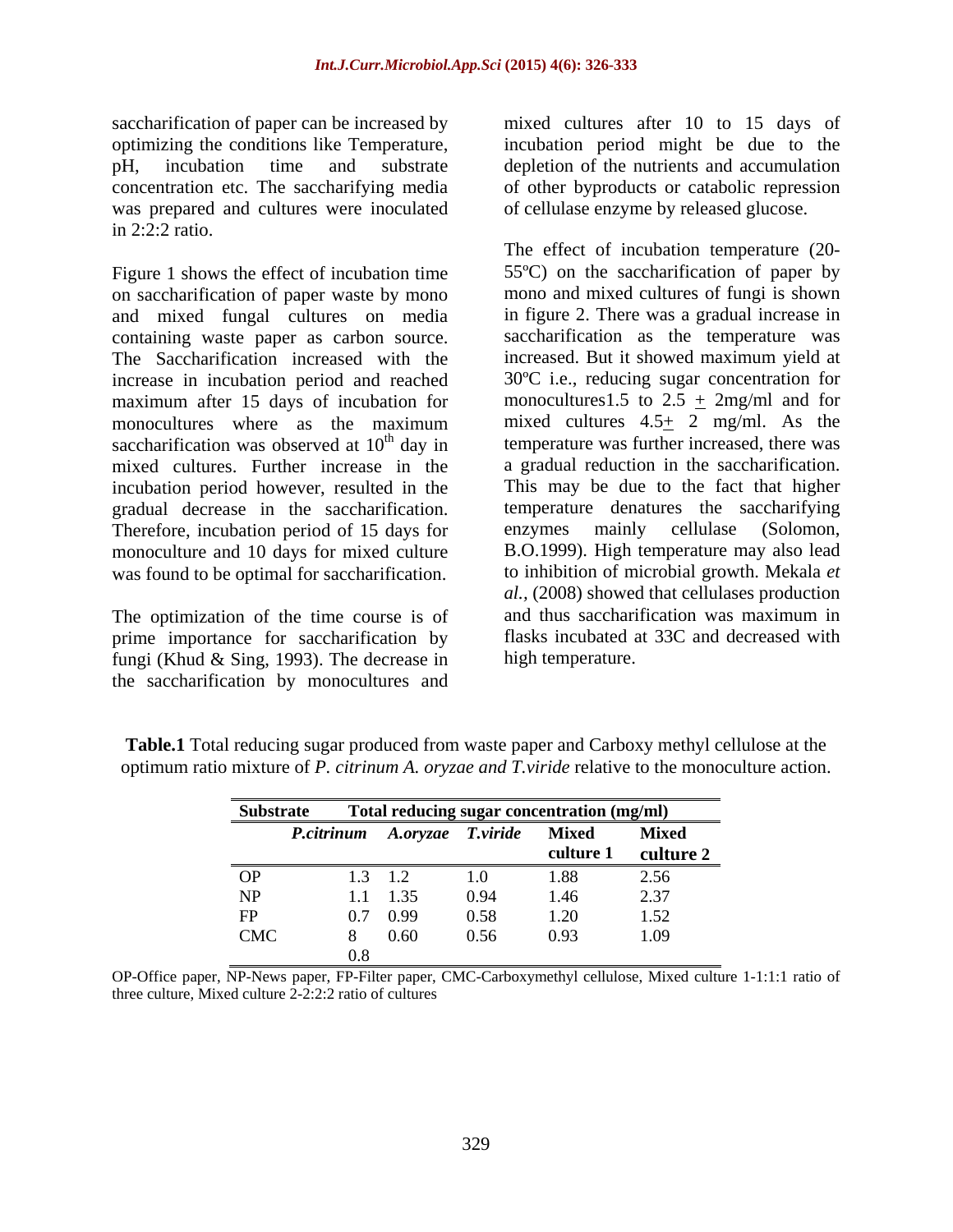| Substrate Cellulase enzyme activity (U/ml) |                                          |      |      |                   |      |
|--------------------------------------------|------------------------------------------|------|------|-------------------|------|
|                                            | P.citrinum A.oryzae T.viride Mixed Mixed |      |      |                   |      |
|                                            |                                          |      |      | culture 1 culture |      |
|                                            |                                          |      |      |                   |      |
| OP                                         |                                          | 1.16 | 0.98 | 1.50              |      |
| NP                                         | 0.99                                     | 1.23 | 0.75 | 1,36              | 2.09 |
| FP<br>$\mathbf{r}$                         | 0.63                                     |      | 0.49 |                   | 1.39 |
| CMC                                        | 0.75                                     | 0.53 | 0.45 | 0.856 0.95        |      |

**Table.2** Cellulase enzyme produced during Saccharification of different waste papers and Carboxy methyl cellulose by monoculture and mixed cultures of cellulolytic fungi

OP-Office paper, NP-News paper, FP-Filter paper CMC-Carboxymethyl cellulose, Mixed culture 1-1:1:1 ratio of three culture, Mixed culture 2-2:2:2 ratio of cultures.

**Table.3** Protein produced during Saccharification of different types of waste paper and Carboxy methyl cellulose by monoculture and mixed cultures of cellulolytic fungi

|     | Substrate Protein concentration (mg/ml) |          |          |                            |              |
|-----|-----------------------------------------|----------|----------|----------------------------|--------------|
|     | P.citrinum                              | A.oryzae | T.viride | Mixed<br>culture 1 culture | <b>Mixed</b> |
|     |                                         |          |          |                            |              |
| O P |                                         |          |          | $\bigcap$ 1 $\bigcap$      | $\sim$       |
| N P | $\pm$ . $\angle$                        |          | 1.02     | 1.86                       | 2.91         |
| F P |                                         | $1.0-$   | 0.88     | $\cdot$ $\cdot$ $\sim$ $-$ | 1.84         |
| CMC | 0.79                                    | 0.7      | 0.71     | 1.31                       | 1.13         |

**Figure.1** Effect of incubation time on saccharification of paper waste by *Trichoderma viride, Aspergillus oryzae, Penicillium citrinum* and mixed culture

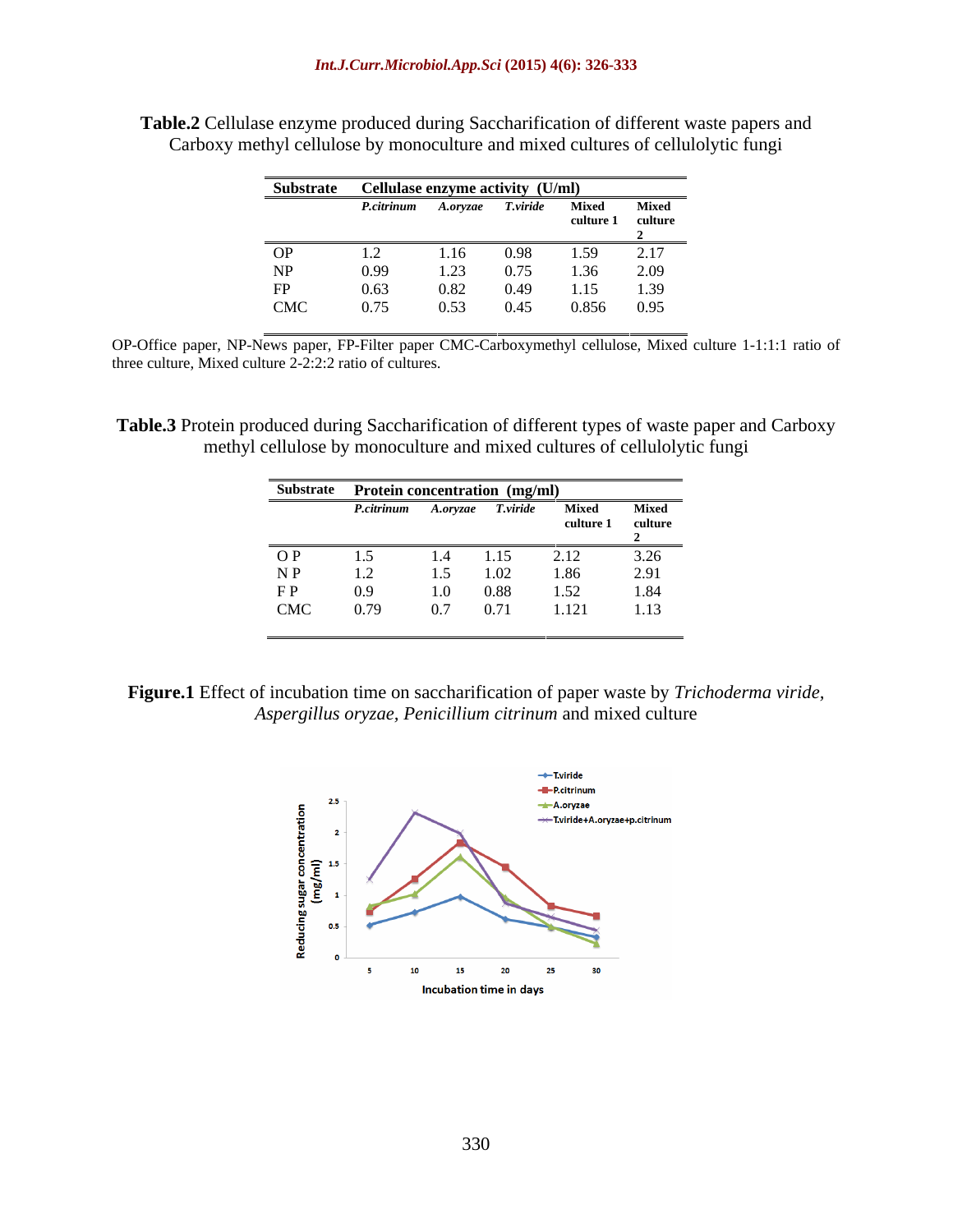**Figure.2** Effect of Temperature on saccharification of paper waste by *Trichoderma viride*, *Aspergillus oryzae*, *Penicillium citrinum* and mixed culture



**Figure.3** Effect of pH on saccharification of paper waste by *Trichoderma viride, Aspergillus oryzae, Penicillium citrinum* and mixed culture



**Figure.4** Effect of substrate concentration on saccharification of paper waste by *Trichoderma viride, Aspergillus oryzae, Penicillium citrinum* and mixed culture

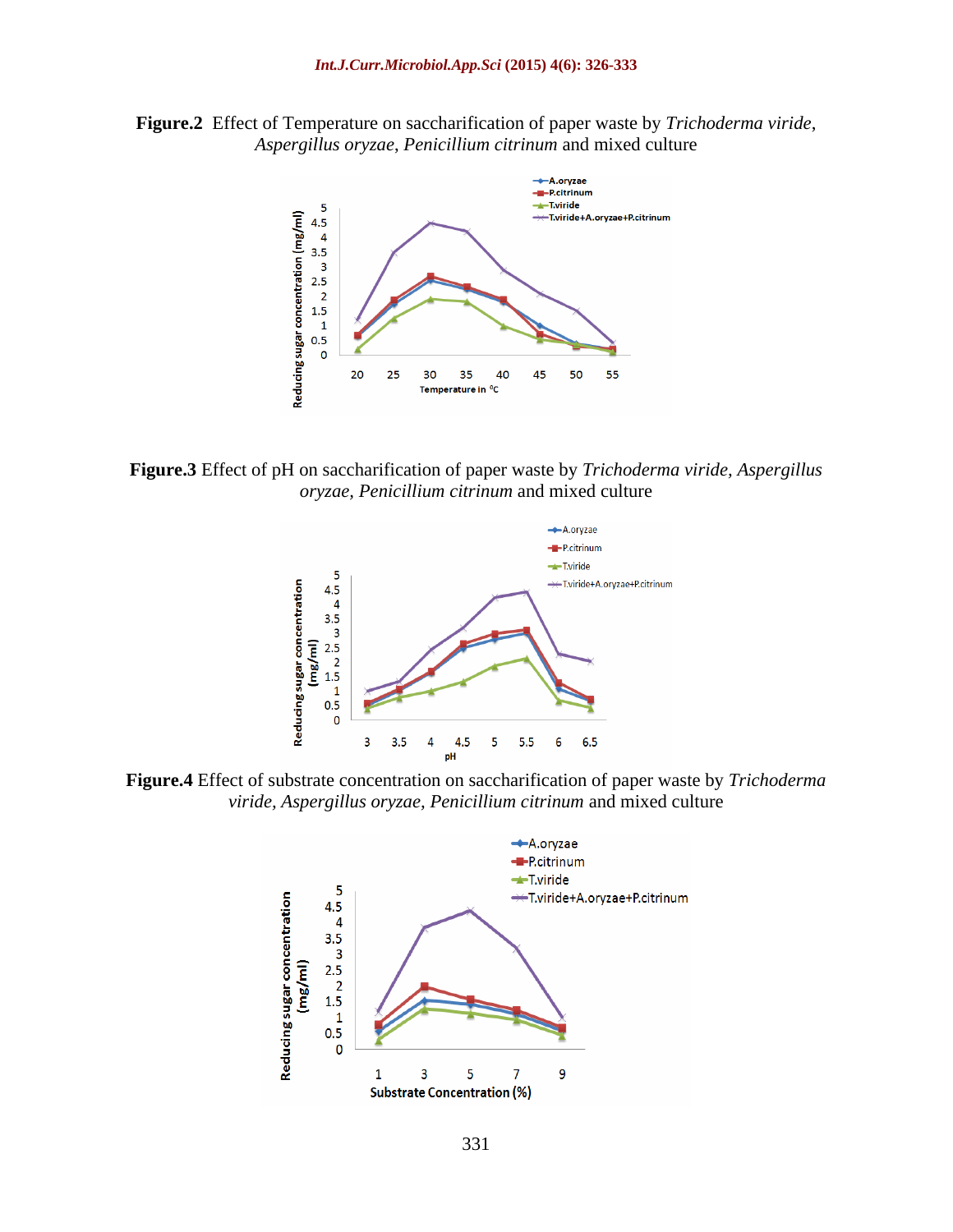The effect of initial pH (3.0-6.5) of the culture medium on the saccharification by fungal cultures was studied (Fig. 3). At the pH value of 4.5, there was very little saccharification of paper 1 to 2.4 mg/ml by mono cultures and mixed cultures, however, **References** it started to increase as the initial pH of the maximum at pH 5.5. Further increase in pH R. and Khanifar, J. (2010). resulted in a gradual reduction of saccharification by the organism. Hence, pH of 5.5 was optimized for the maximum saccharification by fungi. After pH value of lignocellulosic wastes. Pakistan 5.5, the production of cellulases decreased which might be due to the fact that cellulase 355-361. by the neutral pH values (Chandra *et al.,*

saccharification of paper waste by mono and<br>mixed cultures were carried out (Figure 4). mixed cultures were carried out (Figure 4). Chandra, M., A. Karala, P.K. Sharma and<br>It was observed that the highest R.S. Sangwan. 2009. Cellulase saccharification was carried out 3% of production by sixTrichoderma spp., substrate for monocultures where as mixed fermented on medicinal plant cultures highest saccharification obtained at processings. J. Ind. Microbiol. 5%.This may be due to mixed culture contain all the enzyme complex of cellulase Chinedu, S.N.; Eni, A.O.; Adeniyi A.I. and enzyme hence, they can convert high

In this research work, from above findings it may be concluded that strains *A. oryzae, T.viride* and *P.citrinum* showed good performance for the saccharification of Lee.(1987) "Cellulose Hydrolysis" paper. Among the tested substrates, office paper was the best inducer of cellulase 1987, 3,1-68. enzyme and found to be the best for Ja'afaru, M.I. and Fagade, O.E. (2007). releasing maximum reducing sugar and saccharification. The maximum hydrolysis of some selected local saccharification was obtained with mixed cultures of fungi in 2:2:2 ratio and temperature  $30^{\circ}$ C, pH 5.5, incubation time 10 days and substrate concentration 5 %.The reducing sugar produced from paper may be Jahromi, M.F.; Liang J.B.; Rosfarizan, M.; used in future for ethanol production or

others. This research may be meaningful both in the conversion and utilization of renewable biomass, and in the reduction of environmental pollution.

### **References**

- growth medium was increased and reached Ahmadi, A.R.; Ghoorchian, H.; Hajihosaini, R. and Khanifar, J. (2010). Determination of the amount of protein and amino acids extracted from the microbial protein (SCP) of lignocellulosic wastes. *Pakistan Journal of Biological Sciences*, 13, 355-361.
- are acidic proteins and are greatly affected Baker, J.O., Ehrman, C.I., Adney, W.S., 2009). (1998) Hydrolysis of cellulose using Effect of substrate concentration on cellulases. Appl. Biochem. Thomas, S.R. & Himmel, M.E. ternary mixtures of purified cellulases. *Appl. Biochem. Biotechnol*. **70**, 395-403.
	- Chandra, M., A. Karala, P.K. Sharma and R.S. Sangwan. 2009. Cellulase production by six*Trichoderma* spp., fermented on medicinal plant processings. *J. Ind. Microbiol. Biotechnol*, 36, 605-9.
- concentration of paper in to sugars. of growth and cellulase production of Ayangbemi, J.A. (2010). Assessment wild-type microfungi isolated from Ota, Nigeria. *Asian Journal of Plant Science*, 9, 118-125.
	- F. T. Fan, M. M. Gharpuray and Y. N. Berlin, Germany: Springer-Verlag 1987, 3,1-68.
	- oC, pH 5.5, incubation time *Journal of Biological Sciences*, 2, 13- Cellulase production and enzymatic lignocellulosic substrates by a strain of *Aspergillus niger*. *Research*  16.
		- Goh, Y.M.; Shokryazdan, P. and Ho,